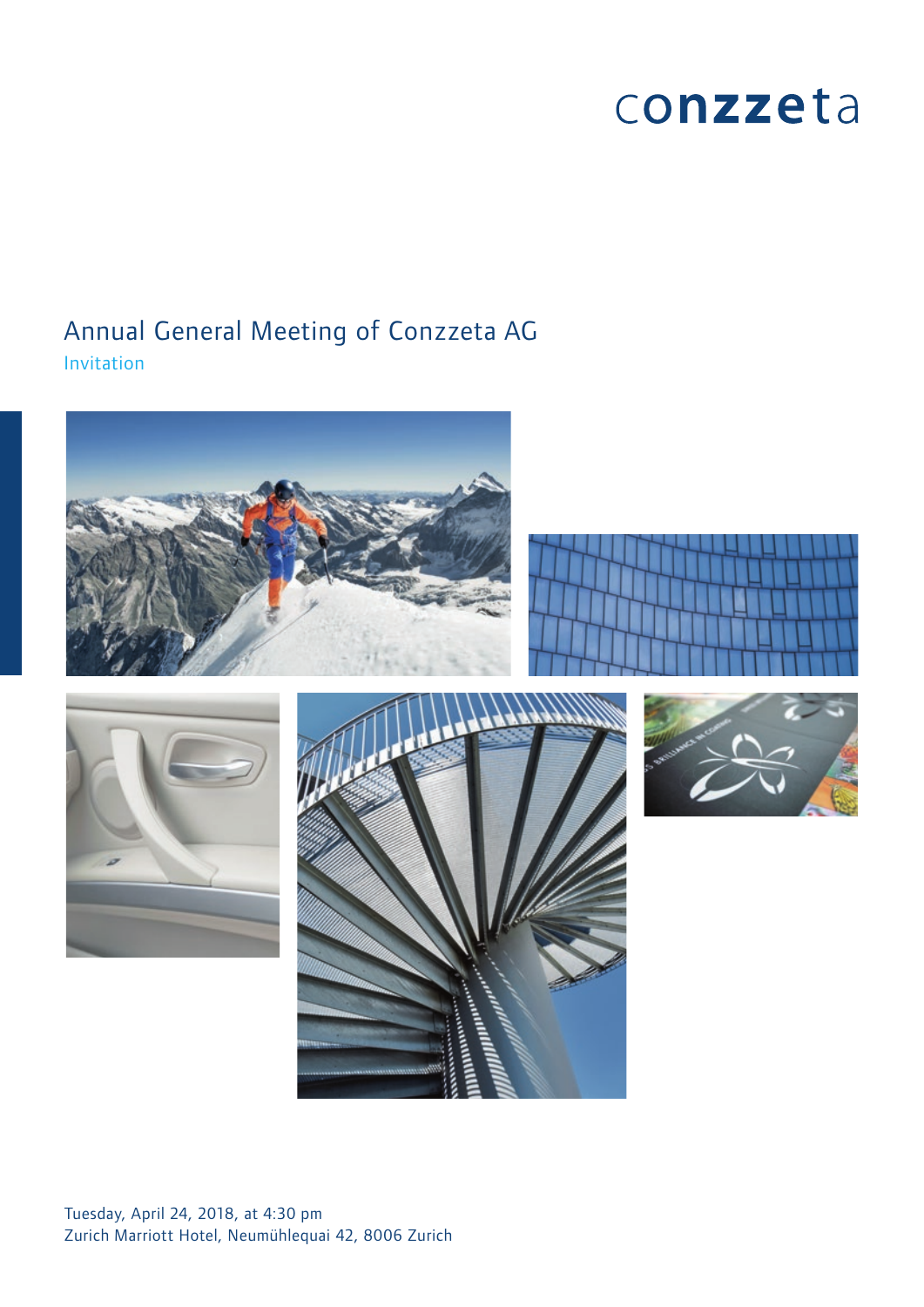# Dear Sir/Madam,

We cordially invite you to the Annual General Meeting of Conzzeta AG on Tuesday, April 24, 2018, 4:30 pm (doors open 4:00 pm) at the Zurich Marriott Hotel, Neumühlequai 42, 8006 Zurich.

# Items on the agenda and motions of the Board of Directors

# 1. Approval of the business review, the annual financial statements and the consolidated financial statements for 2017

The Board of Directors proposes that the business review, the annual financial statements and the consolidated financial statements for 2017 be approved.

# 2. Appropriation of the total sum available for appropriation

| The Board of Directors proposes that the total sum available for appropriation of |            | CHF 163 720 889 |
|-----------------------------------------------------------------------------------|------------|-----------------|
| be appropriated as follows:                                                       |            |                 |
| - Dividend of CHF 16.00 per class A registered share                              |            | CHF 29232000    |
| - Dividend of CHF 3.20 per class B registered share                               | <b>CHF</b> | 3888000         |
| - Transfer to the voluntary retained earnings                                     |            | CHF 50000000    |
| - Retained earnings to be carried forward                                         |            | CHF 84527590    |

# Explanatory statement

The Board of Directors believes that an increased dividend is appropriate given the substantially higher net profit generated in 2017 compared to the previous year. If the proposal made by the Board of Directors is accepted, the dividend would increase by CHF 5.00 per class A registered share and CHF 1.00 per class B registered share over the dividends paid in the previous year. The dividend payment date will be April 30, 2018. Shares must be held on or before April 25, 2018 (last trading date) in order for the shareholder to be eligible for a dividend.

# 3. Discharge of the members of the Board of Directors

The Board of Directors proposes that the members of the Board of Directors be discharged from liability for their actions for the 2017 financial year.

# 4. Election of members of the Board of Directors

The Board of Directors proposes that the following persons be re-elected for a term of office expiring at the close of the next Annual General Meeting:

- 4.1. Ernst Bärtschi
- 4.2. Roland Abt
- 4.3. Matthias Auer
- 4.4. Werner Dubach
- 4.5. Philip Mosimann
- 4.6. Urs Riedener
- 4.7. Jacob Schmidheiny
- 4.8. Robert F. Spoerry

You will find detailed biographies in the 2017 Corporate Governance Report and on the company's website (https://conzzeta.com/en/company/corporate-governance).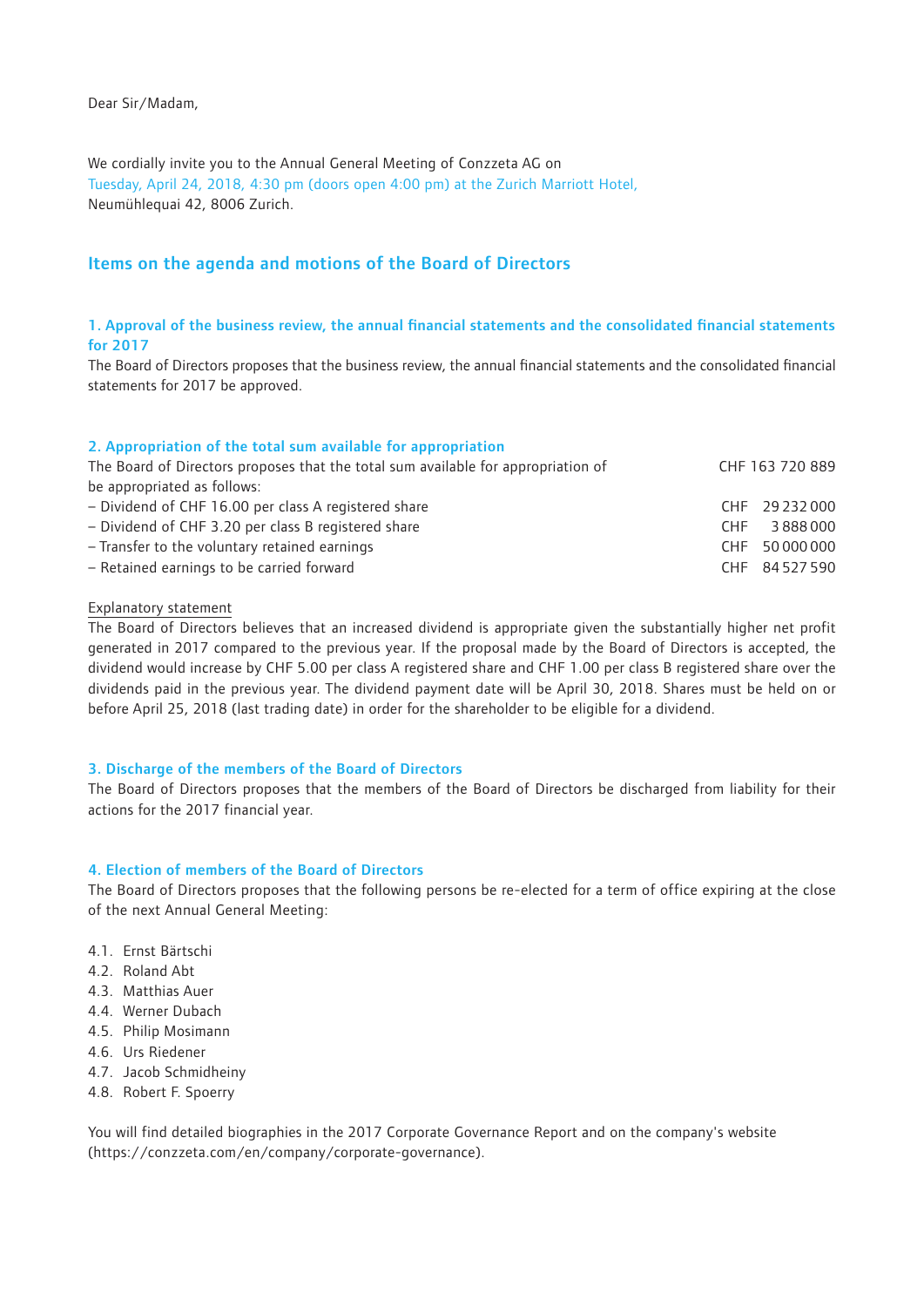#### 5. Election of the Chairman of the Board of Directors

The Board of Directors proposes that Ernst Bärtschi be re-elected as Chairman of the Board of Directors for a term of office expiring at the close of the next Annual General Meeting.

#### 6. Election of the members of the HR Committee

The Board of Directors proposes that the following persons be re-elected for a term of office expiring at the close of the next Annual General Meeting:

- 6.1. Werner Dubach
- 6.2. Philip Mosimann
- 6.3. Robert F. Spoerry

#### 7. Compensation

#### 7.1 Advisory vote

The Board of Directors proposes that the 2017 compensation report of Conzzeta AG, as published on pages 42 to 51 of the annual report, be approved. The vote is of a non-binding, advisory nature.

#### 7.2 Approval of compensation for the Board of Directors

The Board of Directors proposes that an amount of CHF 1.5 million be approved as the maximum total compensation payable to the members of the Board of Directors for the term of office running from the 2018 Annual General Meeting until the 2019 Annual General Meeting. A statement explaining this proposal is set forth in the attachment.

#### 7.3 Approval of compensation for the Executive Committee

The Board of Directors proposes that an amount of CHF 8.2 million be approved as the maximum total compensation payable to the members of the Executive Committee for the 2019 financial year. A statement explaining this proposal is set forth in the attachment.

#### 8. Election of the auditor

The Board of Directors proposes that KPMG AG, Zurich, be elected as the auditor for the 2018 financial year.

#### 9. Election of the independent proxy

The Board of Directors proposes that Bretschger Leuch Rechtsanwälte (usually represented by Ms Marianne Sieger, attorney-at-law), Kuttelgasse 8, 8022 Zurich, Switzerland, be elected as the independent proxy for a term of office expiring at the close of the next Annual General Meeting.

The Annual Report 2017, including the business review, the annual financial statements, the consolidated financial statements, the compensation report and the reports of the auditors, has been available for shareholder inspection at the company's head office since March 20, 2018. It may also be downloaded at www.conzzeta.com/en/investors/ reports and the company provides a print version on request.

Shareholders who are registered in the share register as eligible to vote on April 17, 2018, receive an invitation to the AGM by post, including the agenda, attachments and a registration and proxy form. No registered shares will be registered in the share register in the period from April 18 to April 24, 2018. Shareholders who wish to attend the general meeting in person may order admission tickets either online or by returning the attached registration form. The access codes for the online platform are printed on the registration form.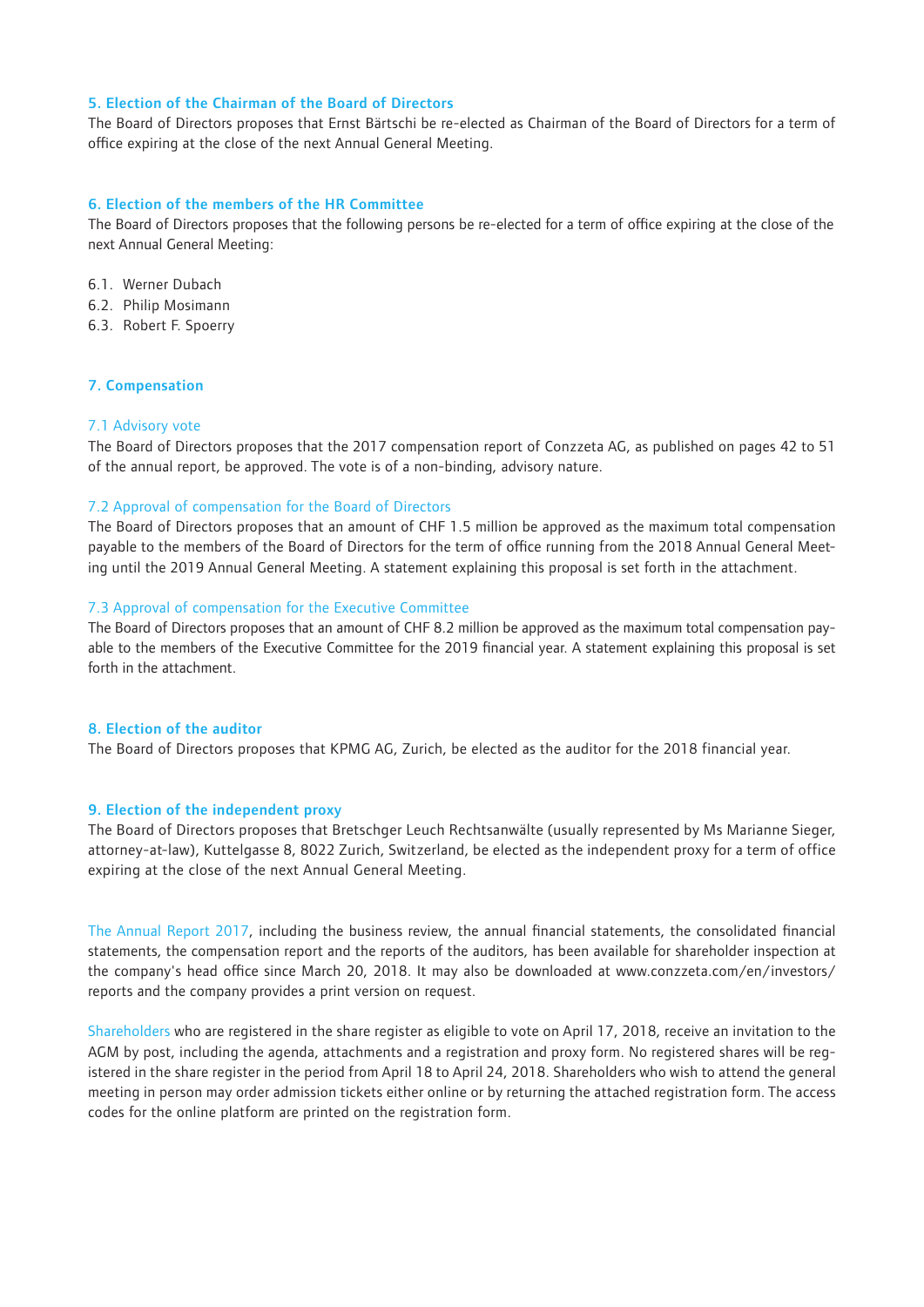Representation and appointment of proxy: The following representation options are available to shareholders who will not be attending the meeting in person:

- a) Representation by a proxy: shareholders may appoint a person with legal capacity to act as their proxy by completing the attached registration and proxy form. The admission ticket will then be issued directly to the proxy.
- b) Representation by Bretschger Leuch Rechtsanwälte, the independent proxy (usually represented by Ms Marianne Sieger, attorney-at-law), Kuttelgasse 8, CH-8022 Zurich. Shareholders may appoint and direct the independent proxy how to vote either online or by completing the attached registration and proxy form. The access codes for the online platform are printed on the registration form. The independent proxy may be appointed and directions given or changed online up until 4:30 pm (CET) on April 20, 2018 at the latest.

Please note that only registered shareholders will be admitted to the general meeting (guests will not be admitted). Shareholders who sell their shares prior to the general meeting are no longer eligible to vote. In the event that part of a shareholding is sold, the issued admission ticket must be exchanged for a new admission ticket prior to the general meeting.

Zurich, March 26, 2018

Yours sincerely,

On behalf of the Board of Directors of Conzzeta AG

5. O.H.

Ernst Bärtschi, Chairman of the Board of Directors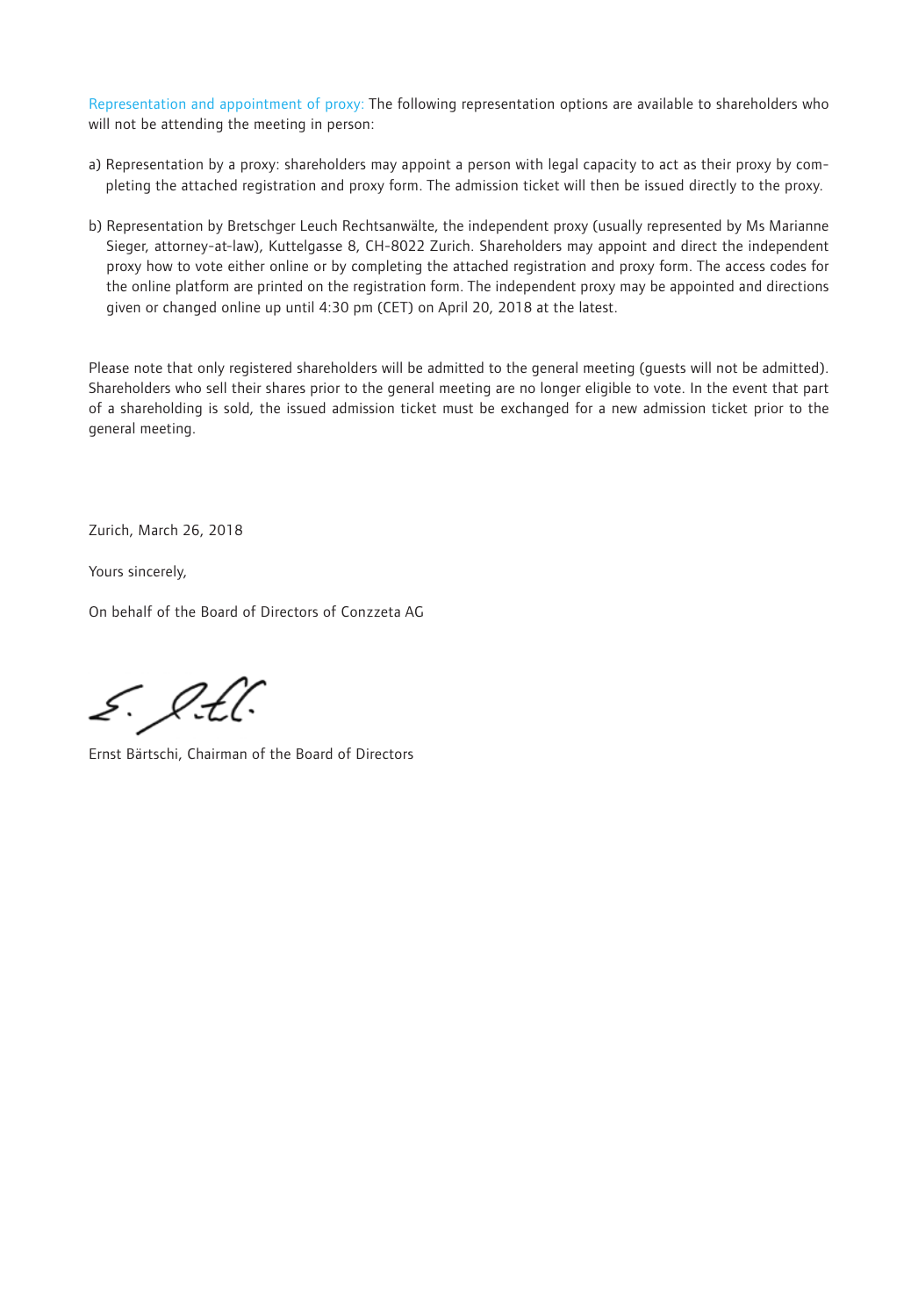# Attachment

# Explanatory statement in relation to item 7: Approval of compensation for the Board of Directors and Executive Committee

# Item 7.2 Approval of compensation for the Board of Directors

In accordance with the company's Articles of Association, compensation for the members of the Board of Directors is based on their term of office and is composed of a base amount that is not results-based, and an additional amount for committee work. The base compensation is paid partly in cash and partly in shares that are subject to a four-year vesting period. In addition to this, Board of Directors members are eligible for additional benefits including flat-rate expenses and social security contributions.

CHF 1.5 million is proposed as the maximum total amount of compensation payable to members of the Board of Directors for the term of office running from the 2018 Annual General Meeting up to the 2019 Annual General Meeting. This amount is unchanged from the total amount approved by the general meeting for the previous period, in which the actual total compensation paid to the Board of Directors was CHF 1.3 million.

# Item 7.3 Approval of compensation for the Executive Committee

Apart from the fixed base salary, social security contributions and additional benefits, the proposed maximum total compensation payable to the Executive Committee also includes the maximum variable short-term incentive and long-term incentive compensation payable assuming that the maximum percentage (150%) of all targets is achieved.

In both previous years 2017 and 2018, the maximum total compensation payable to the Executive Committee approved by the general meeting was CHF 7.7 million. For the 2019 financial year, the Board of Directors is proposing to increase this amount to CHF 8.2 million. The enhanced strength of management is the primary motivation behind this proposal. At CHF 3.7 million, the maximum performance-related compensation payable constitutes around 46% of the Executive Committee's maximum total compensation.

In connection with the performance review process conducted by the Board of Directors, a total of CHF 7.0 million was paid out to the Executive Committee for financial year 2017.